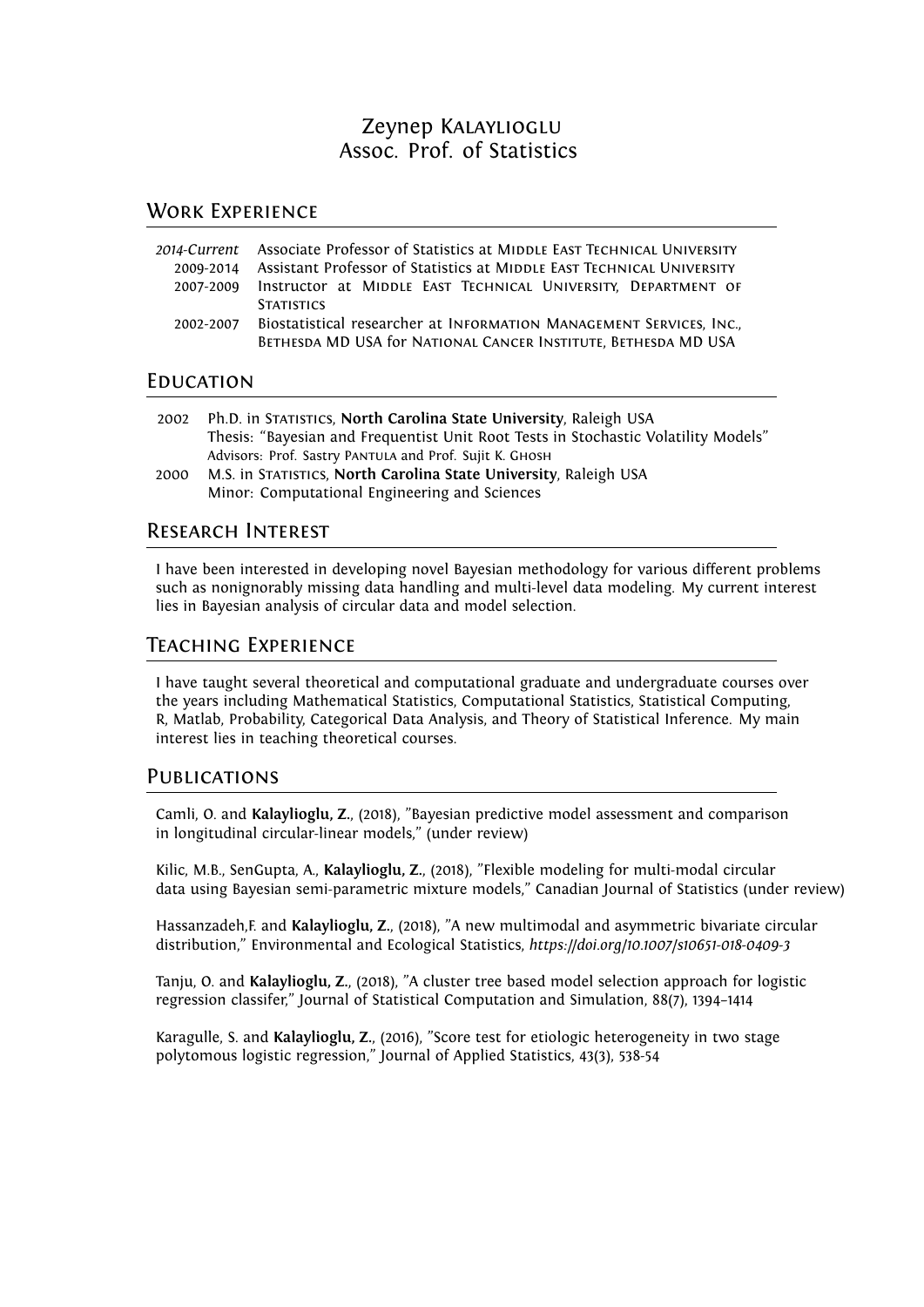### **PUBLICATIONS**

**Kalaylioglu, Z.** and Demirhan, H., (2015), "A joint Bayesian approach for the analysis of response measured at a primary endpoint and longitudinal continuous covariates," Statistical Methods in Medical Research, 26(6), 2885–2896

Demirhan, H. and **Kalaylioglu, Z.**, (2015), "On the generalized multivariate Gumbel distribution," Statistics and Probability Letters, 103, 93-99

Demirhan, H. and **Kalaylioglu, Z.**, (2015), "Joint prior distributions for variance parameters in normal hierarchical models," J. of Multivariate Analysis, 135,163-174.

Yildirak, K., **Kalaylioglu, Z.**, Mermer, A., (2015), "Bayesian estimation of crop yield function: Drought based wheat prediction model," J. of Environmental and Ecological Statistics, 22, 693-704

Ozgu-Erdinc S, Iskender C, Uygur D, Oksuzoglu A, Seckin KD, Yeral MI, Kalaylioglu, Z., Yucel A, Danisman AN, (2015), "One-hour versus two-hour postprandial blood glucose measurement in women with gestational diabetes mellitus: which is more predictive?," Endocrine, DOI 10.1007/s12020-015-0813-5 Kalafat, E., Yuce, T., Konuralp, B., Katlan, D. C., Kalaylioglu, Z., Beksac, M., Koc, A., Soylemez, F.,(2015), "Effects of in-utero cord blood collection on post-cesarean hemoglobin levels," European Journal of Obstetrics, Gynecology and Reproductive Biology, 193, 123-126

**Kalaylioglu, Z.**, (2014), "Performances of Bayesian model selection criteria for generalised linear models with nonignorably missing covariates," J. of Statistical Computation and Simulation, 84(8),1670-1691.

Karatayli, S.C., Bozdayi, A.M., Karatayli, E., Ozturk, T., Husseini, A.A., Albayrak, R., Ozkan, M., **Kalaylioglu, Z.**, Yalcin, K., Cinar, K., Idilman, R., Yurdaydin, C., (2014), "Interleukin-28 gene polymorphisms may contribute to hbsag persistence and the development of hbeag-negative chronic hepatitis b," Liver International, DOI: 10.1111/liv.12595.

**Kalaylioglu, Z.**, Bozdemir, B., Ghosh S. K., (2013), "Bayesian unit root test in stochastic volatility models with correlated errors," Hacettepe J. of Mathematics and Statistics 42(6),659-669.

**Kalaylioglu, Z.** and Ozturk, O., (2013),"Bayesian semiparametric models for nonignorable missing mechanisms in generalized linear models," J. of Applied 40(8),1746-1763.

Senses, K.M., Gonen, M., Barutcu, A.R., **Kalaylioglu, Z.**, Isbilen, M., Konu, O., Chen, Y.T., Altorki, N.K., and Gure, A.O., (2013), "Cancer-testis gene expression is associated with the methylenetetrahydrofolate reductase 677 CT polymorphism in nonsmall cell lung carcinoma," BMC Medical Genetics (http://www.biomedcentral.com/1471- 2350/14/97).

Beklioglu, M., Bezirci, G., Akkas, S.B., Rinke, K., Yildirim, F., **Kalaylioglu, Z.**, Severcan, F., (2012), "Impacts of Salinity and Fish-Exuded Kairomone on the Survival and Macromolecular Profile of Daphnia Pulex," Ecotoxicology, 21(2), 601-614.

Dogan, L., **Kalaylioglu, Z.**, Karaman, N., Ozaslan, C., Atalay, C., Altinok, M., (2011), "Relationships Between Epidemiological Features and Tumor Characteristics of Breast Cancer," Asian Pacific Journal of Cancer Prevention, 12(12), 3375-3380.

**Kalaylioglu, Z.** and Ghosh S. K., (2009), "Bayesian unit root tests for stochastic volatility models," Statistical Methodology, 6(2), 189-201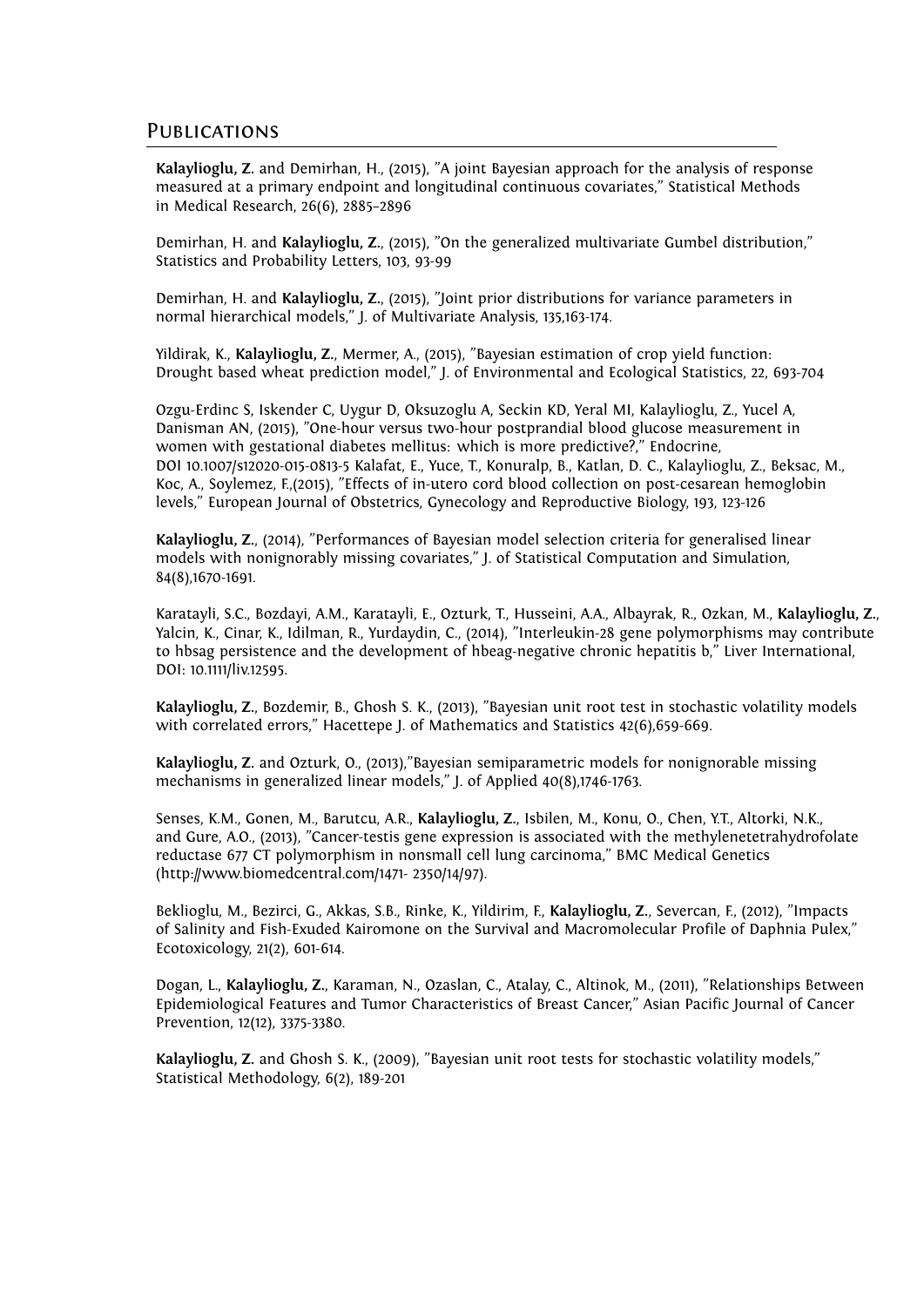### **PUBLICATIONS**

Vural, B., Demirkan, A., Ugurel, E., **Kalaylioglu, Z.**, Esen, B.A., Gure, A.O., Gl, A., Ozbek, U., (2009), "Seroreactivity against PTEN-induced putative kinase 1 (PINK1) in Turkish patients with Behcets disease," Clinical and Experimental Rheumatology, 27(2 Suppl 53):S67-72.

Chatterjee, N., **Kalaylioglu, Z.**, Shih J., Gail M., (2007),"Letter to the editor," Biometrics, 63, 964-966.

Sherman, M.E., Rimm, D.L., Yang, X., Chatterjee, N., Brinton, C., Lissowska, J., Peplonska, B. Szeszenia D., Mikolajczak, A.B., Zatonski, W., Cartun, R., Mandich, D., Rymkiewicz, G., Sikor, D.M, Lukaszek, S., Kordek, R., **Kalaylioglu, Z.**, Harigopal, M., Charrette, L., Falk, R.T., Richesson, D., Anderson, W.F. , Hewitt, S.M., Closas, M.G., (2007), "Variation in breast cancer hormone receptor and HER2 levels by etiologic factors: A population-based analysis," International Journal of Cancer, September 1; 121(5): 1079-85

Saatci, E.,Kocak, Y., Akpinar, E., **Kalaylioglu-Wheeler, Z.**, (2007), "Efect of chemotherapy on quality of life in patients with lymphoma," Marmara Medical Journal, 20(2), 98-103

Chatterjee, N., **Kalaylioglu, Z.**, Moslehi, R., Peters, U., Wacholder, S., (2006), "Powerful multi-locus tests for genetic association in the presence of gene-gene and geneenvironment interactions," American Journal of Human Genetics, Vol. 79(6),1002-1016

Chatterjee, N., **Kalaylioglu, Z.**, Shih J., Gail M., (2006),"Case-control and caseonly designs with genotype and family history data: Estimating relative-risk, familial aggregation and absolute risk," Biometrics, 62(1), 36-48.

Garcia-Closas, M., Brinton, L. A., Chatterjee, N., Peplonska B., Szeszenia-Dabrowska, N., Bardin Mikolajczak, A., Zatonski, W., Blair, A., Anderson, W. F., Rymkiewicz, G., Mazepa-Sikora, D., Kordek, R., Lukaszek, S., Kalaylioglu, Z., Sherman, M., (2006), "Established breast cancer risk factors by clinically important tumor characteristics," British Journal of Cancer, 95(1),123-129

Chatterjee, N., **Kalaylioglu, Z.**, Carroll, R. J., (2005), "Exploiting gene-environment independence in family based case-control studies: Increased power for detecting associations, interactions, and joint effects," Genetic Epidemiology, 28, 138-156

Hisada, M., Chatterjee, N., **Kalaylioglu, Z.**, Battjes, R. J., Goedert, J. J., (2005), "Hepatitis C virus load and survival among injection drug users in the United States," Hepatology, 42(6), 1446-1452

#### Selected Presentations

(Presenters are starred)

Camli, O. and Kalaylioglu, Z.\*, (2017), "Bayesian predictive model comparison in complex circular models," Advances in Directional Statistics Workshop, 2017, Rome Italy

Camli, O\*. and Kalaylioglu, Z., (2017), "A Bayesian longitudinal circular model and model selection," 10th International Statistics Congress, 2017, Ankara Turkey

Kalaylioglu, Z., (2015),"Bayesian analysis of directional data," Department of Statistics, 2015, Isfahan, Iran

Kalaylioglu, Z.\* and Demirhan, H., (2015), "A joint Bayesian analysis for cross sectional response and longitudinal covariate," 9th Annual International Conference on Mathematics and Statistics, Athens, Greece

Kalaylioglu, Z.\* and Demirhan, H., (2015),"A joint Bayesian analysis for cross sectional response and longitudinal covariate," International Biometric Society, 8th. EMR Meeting, Cappadocia, Turkey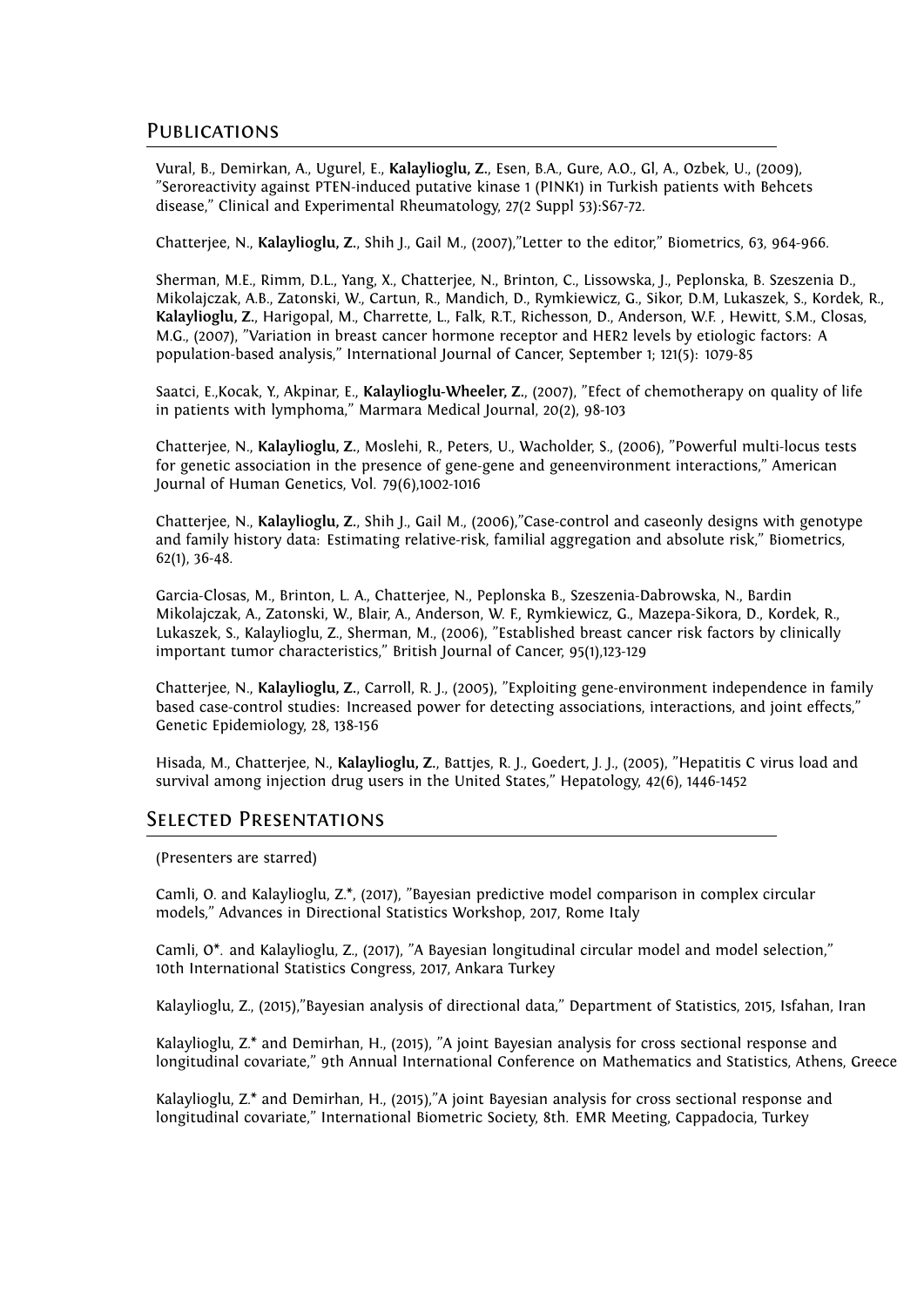### Selected Presentations

Demirhan, H.\* and Kalaylioglu, Z.\*, (2014), "A Joint prior for variance components in random effects models," 8th International Biometric Society-Eastern Mediterranean Region, Florence, Italy, (poster)

Demirhan, H.\* and Kalaylioglu, Z.\*, (2014), "A joint prior for variance components in random effects models," Bayesian Biostatistics, Zurich, Switzerland, (poster)

Kılıc, B.\* and Kalaylioglu, Z., (2013), "A Bayesian model for forecast in correlated directional data: A wind direction example," EAWE 9th. Ph.D. seminars in Wind Energy, Visby, Sweden, (poster)

Demirhan, H. and Kalaylioglu, Z.\*, (2013), "Joint prior distributions for variance parameters in normal hierarchical models," 7th International Workshop on Simulation, Rimini, Italy

Demirhan, H. and Kalaylioglu, Z.\*, (2012), "Joint prior distributions for variance parameters in normal hierarchical models," Institut fur Mathematische Stokastik, Otto von Guericke Universitat, Magdeburg, Germany

Kalaylioglu, Z.\*, (2012), "Bayesian model selection criteria in generalized linear models with nonignorably missing covariates," Applied Statistics Conference, Ribno, Slovenia

Kalaylioglu, Z.\*, (2012), "Bayesian model selection criteria in generalized linear models with nonignorably missing covariates," 14th National Biostatistics Congress, Kayseri, Turkey

Kalaylioglu, Z.\* and Ozturk, O., (2011), "Bayesian semiparametric models for nonignorable missing mechanisms in generalized linear models," International Research Conference on Bayesian Learning, Istanbul, Turkey

Kalaylioglu, Z.\* and Ozturk, O., (2011), "Bayesian semiparametric models for nonignorable missing mechanisms in generalized linear models," International Biometric Society, 6th. EMR Meeting, Hersonissos, Crete

Kalaylioglu,  $Z^*$  and Ozturk, O., (2011), "Bayesian semiparametric models for nonignorable missing mechanisms in generalized linear models," METU Department of Health Informatics, Ankara, Turkey

Kalaylioglu, Z.\* and Ozturk, O., (2011), "Bayesian semiparametric models for nonignorable missing mechanisms in generalized linear models," Ankara University Department of Statistics, Ankara, Turkey

Kalaylioglu, Z.\*, (2009), "Role of statistics in genetic association studies: an overview and update," Workshop in Recent Developments in Applied Probability and Statistics, METU Institute of Applied Mathematics, Ankara, Turkey

Chatterjee, N., Kalaylioglu, Z.\*, Carroll, R. J., (2006), "Exploiting gene-environment independence in family based case-control studies," METU Department of Statistics, Ankara, Turkey

Kalaylioglu, Z.\* and Pantula, S., (2003), "Frequentist unit root tests in stochastic volatility models, American Statistical Association Meetings, San Fransisco, USA

Kalaylioglu, Z.\* and Ghosh, S.K., (2002), "Bayesian unit root tests in stochastic volatility models," American Statistical Association Meetings, New York City, USA

Kalaylioglu, Z.\* and Ghosh, S.K., (2001), "Bayesian unit root tests in stochastic volatility models, NBER/NSF Time Series Workshop, Raleigh, USA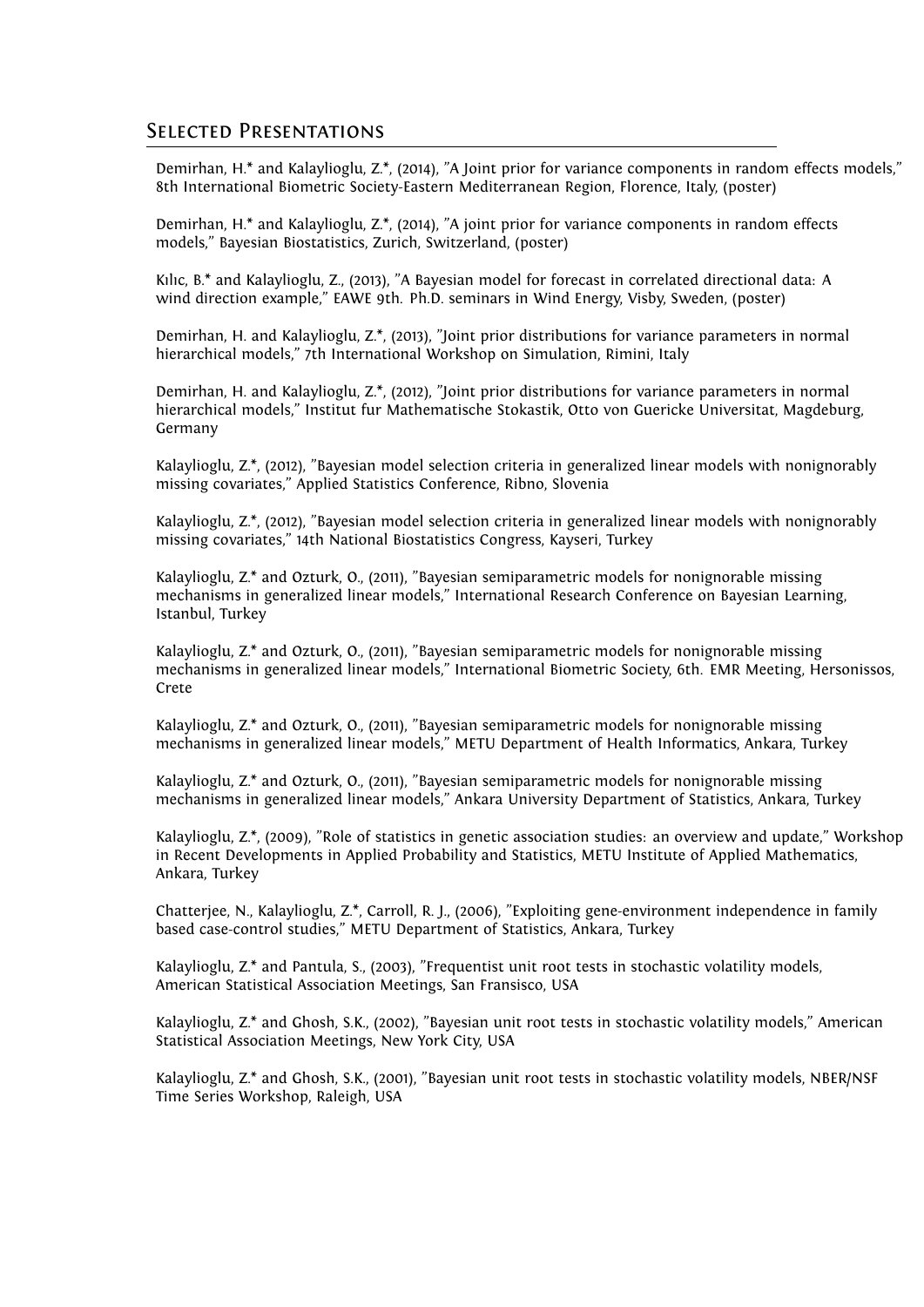### Supervising

#### *Doctoral Supervision:*

Sezgin Ciftci (ongoing), "Bayesian model averaging for the analysis of generalized linear models with nonignorably missing covariates"

Melek Er (ongoing), "A novel GIS based statistical prediction model for archaeological site prediction in Aegean Turkey"

Tugba Erdem (ongoing), "A Bayesian joint model for recurrent event times and longitudinal covariates"

Burak Kilic (2015), "Bayesian circular data modeling"

#### *Master Supervision:*

Oguz Ozdemir (ongoing), "Robustness of Bayesian analysis in data structures with cross sectional response and longitudinal covariates"

Onur Camli (2017), "Bayesian modeling and model selection for circular longitudinal data "

Ozge Tanju (2016), "Cluster based model diagnostics for logistic regression"

Gulsum Cinar Dolgun (2013), "Performances of missing data handling methods in surveys"

Saygin Karabulut (2013), "Score test for etiologic heterogeneity in two stage polytomous logistic regression"

Icten Tansel (2013), "A statistical cluster theoretic model for forgery analysis in archaeology"

Tugba Erdem (2011), "Modeling diseases with multiple disease characteristics: Comparison of models and estimation methods"

Olcay Ozturk (2011), "Bayesian semiparametric modeling for nonignorably missing covariates"

# Reviews

Computational Statistics; Hacettepe Journal of Mathematics and Statistics; CRC Taylor And Francis book review; Computational Statistics and Data Analysis; Journal of Statistical Computation and Simulation; Journal of Applied Statistics; Statistica Neerlandica; Studies in Nonlinear Dynamics and Econometrics; Statistical Papers; Journal of Computational and Applied Mathematics; Environmental and Ecological Statistics; Journal of Statistical Software; International Symposium on Health Informatics and Bioinformatics; Section on Bayesian Statistical Science - American Statistical Association, Graduate student paper competition.

# PROJECTS

January, 2016 - December 2016, METU Scientific Research Project: Model selection in binary regression (principle investigator)

January, 2015 - December 2015, METU Scientific Research Project: Bayesian model averaging for the analysis of generalized linear models with covariates subject to nonignorable missingness (principle investigator)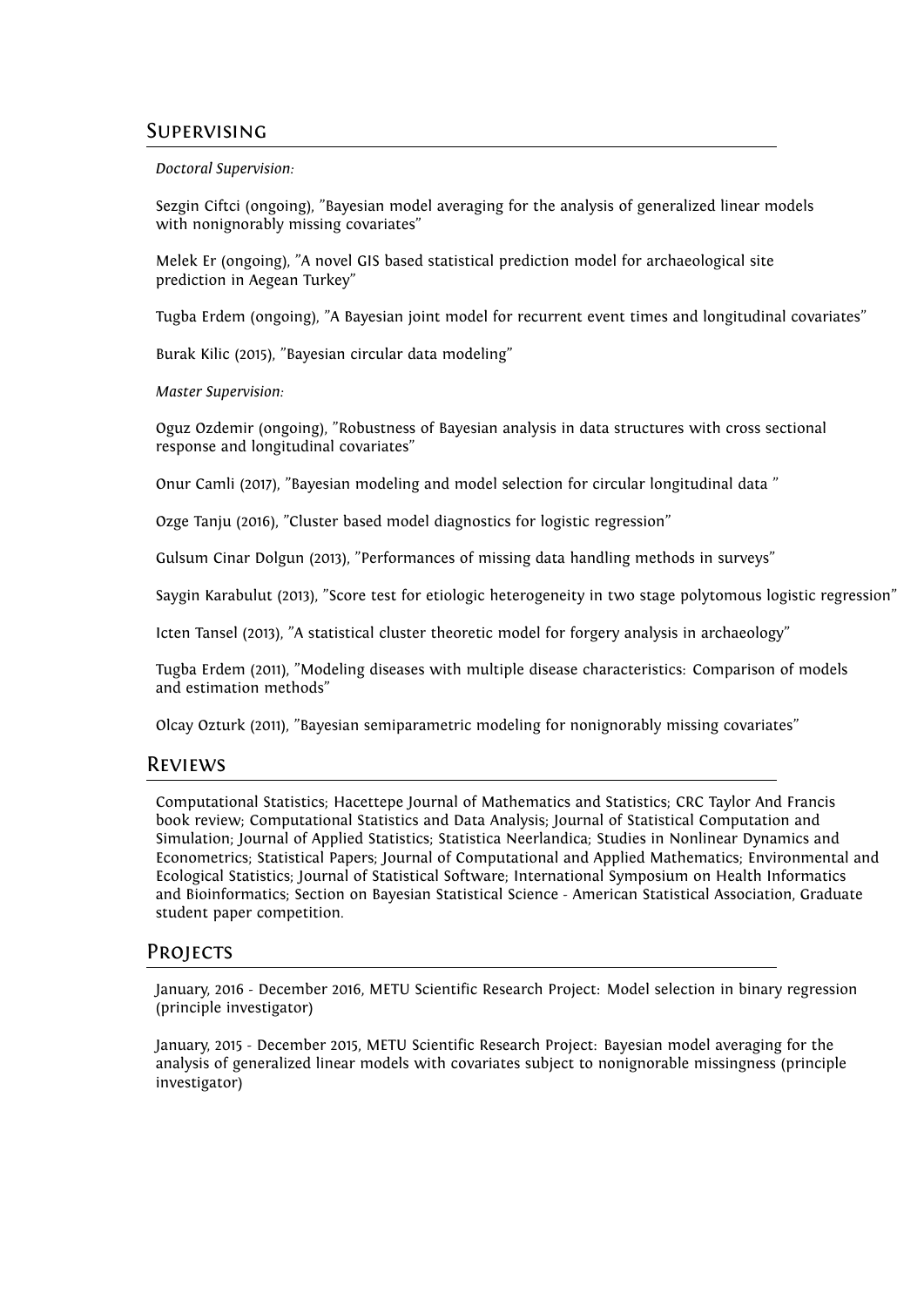### PROJECTS

July 2009 - December 2011, EU FB-7: Short and long term effects of genetically modified organisms on animal health (statistical analyst)

July 2009 - 2011, TUBITAK 1002: Cancer testis gene expression as biomarker for methylenetetrahydrofolate reducatase polymorphism in nonsmall cell lung cancer (statistical researcher)

May 2009 - June 2010, Undersecretariat of Treasuery: Construction of Turkish morbidity tables-incidence and prevelance estimation (researcher)

February 2009 - February 2010, METU Scientific Research Project: Bayesian unit root test for stochastic volatility models with leverage effect (principle investigator)

Intramural Research Program of the National Cancer Institute USA (completed in 2007): Variation in breast cancer hormone receptor and HER2 levels by etiologic factors: A population-based analysis (data analyst)

Intramural Research Program of the National Cancer Institute, Division of Cancer Epidemiology and Genetics, USA and FIS/Spain (00/0745, G03/174, G03/160, C03/09, C03/10) (completed in 2007): Large scale evaluation of candidate genes identies associations between VEGF polymorphisms and bladder cancer risk (data analyst)

Intramural Research Program of the National Cancer Institute, USA (completed in 2007): Transforming growth factor beta 1 (TGFB1) gene polymorphisms and risk of advanced colorectal adenoma (data analyst)

Intramural Program of the National Institutes of Health, USA (completed in 2006): Powerful multi-locus tests for genetic association in the presence of gene-gene and gene-environment interactions (researcher)

Intramural Research Program of the National Cancer Institute USA (completed in 2006): Established breast cancer risk factors by clinically important tumor characteristics (data analyst)

Intramural Research Program of the National Cancer Institute, Division of Cancer Epidemiology and Genetics, USA and FIS/Spain (00/0745, G03/174, G03/160, C03/09, C03/10) (completed in 2006): Genetic Variation in the Nucleotide Excision Repair Pathway and Bladder Cancer Risk (data analyst)

National Cancer Institute (CA-57030) and National Institute of Environmental Health Sciences (P30-ES09106), USA (completed in 2005): Exploiting gene-environment independence in family-based case-control studies-Increased power for detecting associations, interactions, and joint effects (researcher)

Intramural Research Program of the National Cancer Institute USA (completed in 2005): Hepatitis C virus load and survival among injection drug users in the United States (data analyst)

National Cancer Institute (CA-90302, CA-57030) and National Institute of Environmental Health Sciences (P30-ES09306), USA (completed in 2005): Analysis of casecontrol studies of genetic and environmental factors with missing genetic information and haplotype-phase ambiguity (data analyst)

National Cancer Institute and Texas AM Center for Environmental and Rural Health, USA (completed in 2005): Semiparametric maximum likelihood estimation exploiting gene-environment independence in case control studies (computational statistician)